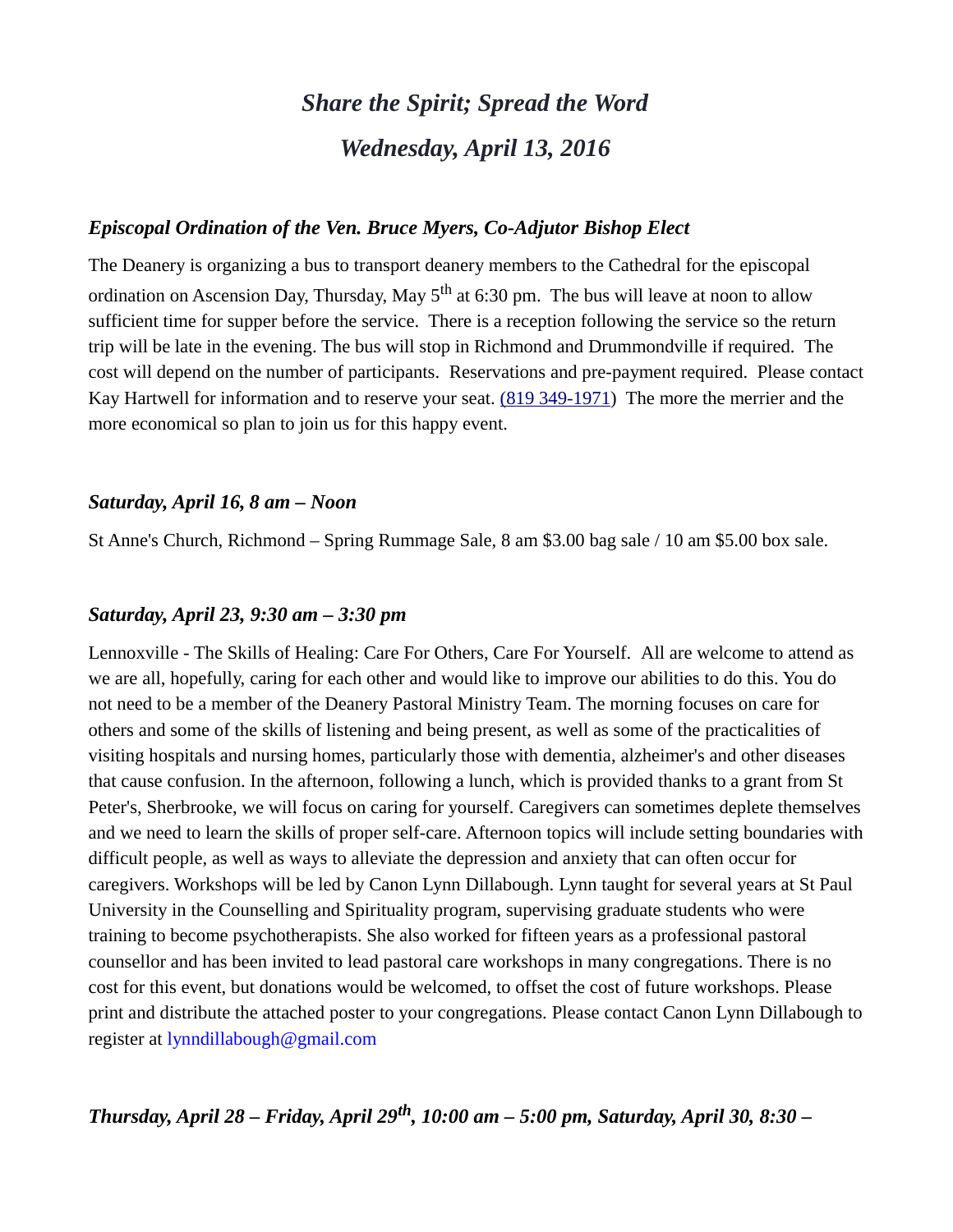#### *12:00 noon*

St George's Church Hall, Lennoxville – Rummage Sale, bag sale on Saturday. Articles for sale may be left at the church hall the week of April  $24<sup>th</sup>$ . For big saving do you shopping with us.

#### *Saturday, April 30, 9:00 am – 1:00 pm*

St Augustine's Church, Danville – Rummage sale.

#### *Saturday, May 7, 8 am – 2 pm*

Bishop's University - The BU/CRC Refugee Student Sponsorship Committee will be holding their annual large Garage Sale on Saturday, May 7 from 8 am to 2 pm in the Bishop's University W.B. Scott arena (old arena). Donations will be gratefully accepted from April 4, 2016 until May 4, 2016 and can be dropped off at the arena lobby from 8 am to 8 pm (including Saturday and Sunday). Please note we cannot accept tires, mattresses, TVs and very old computer monitors. Thank you very much for your donations, and we hope to see you at the sale on May 7, 2016. For further information please contact Heather Thomson at 819-822-9600 ext. 2718 or [hthomson@ubishops.ca](https://webmail.ubishops.ca/owa/redir.aspx?REF=FLnmocQHos1aSS6_izloWzXz-vn948huD0NonW8iwmC1KgSOCljTCAFtYWlsdG86aHRob21zb25AdWJpc2hvcHMuY2E.)

#### *Saturday, May 14, 9:30 am – 3:00 pm*

Murray Memorial Hall, Georgeville - The Rt. Rev. Mark MacDonald, the National Indigenous Bishop will be speaking on "The Gospel in Four Directions and New Horizon for Canada." \$10 workshop fee. Lunch and coffee \$10. Registration required at [450 292-3555.](tel:450%20292-3555) See attached poster.

#### *Sunday, May 22, 4:00 pm*

St George's Church, Lennoxville – Quarterly service of sung evensong. Refreshments and time of fellowship to follow.

#### **Friday, May 27, 7:00 pm – Sunday, May 29, 2:00 pm**

St Anne's Church, Richmond - Diocesan Youth Retreat & St Francis Deanery 5th Sunday Service. All youth, 17 and under, are invited for a 2 day retreat which begins on Friday, May 27th at 7pm and ends on Sunday May 29th at 2pm. Youth. Our retreat will end with a youth led worship service for our 5th Sunday deanery Eucharist, followed by a pot-luck lunch. I hope everyone can come out and celebrate with us. Those who attended the deanery service in Danville last May will remember how wonderful it was to be worshipping with so many teenagers. This year we hope to get them even more involved in the service. Please print and share the poster that is attached with any teenagers you may know and post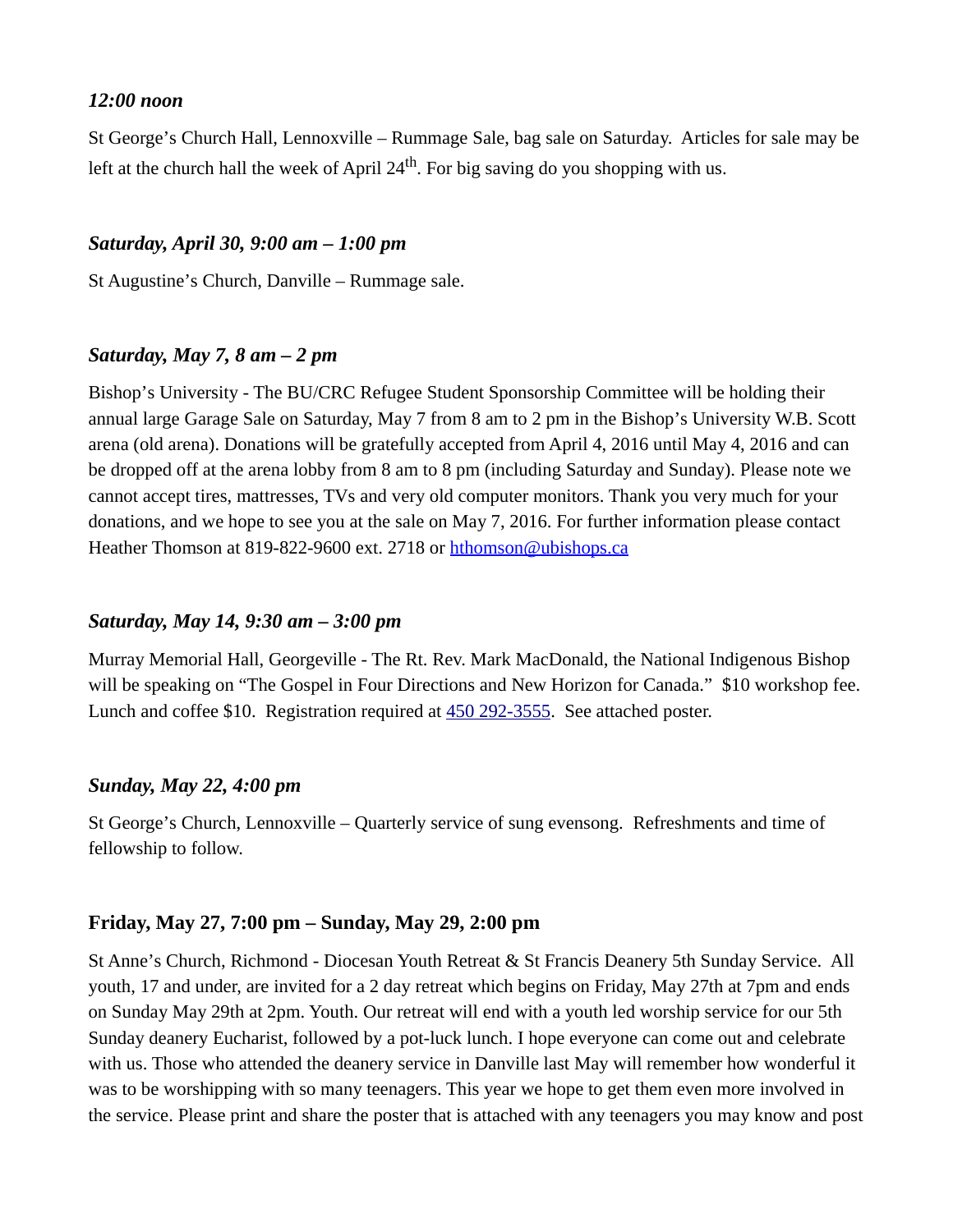one in your church for others to see. Please contact **[lynndillabough@gmail.com](https://webmail.ubishops.ca/owa/redir.aspx?REF=E0UZUrCIOcgLF1G_4qECzq3OrI1Fn6f2O_cEChPNSZXMHau5IF7TCAFtYWlsdG86bHlubmRpbGxhYm91Z2hAZ21haWwuY29t)** to get a registration form

## *St. John's Church Waterville and Christ Church Eustis Summer Schedule*

 First Sunday of the month from May-October services will be held at the Christ Church Eustis Hall at 9:30 am. All the other Sundays services will be at St. John's Waterville, 9:30 am. Everyone welcome.

## *Lectio Divina*

Lectio Divina continues to be on hiatus but will return later in April. A new time will be announced next week.

## *Messy Church*

Messy Church continues on the first Wednesday of the month in Bury and the second Wednesday of the month in Danville at the same time as previously. The story in May will be Jesus visiting with the woman at the well.

# *Monthly Services of Holy Eucharist in Senior Residences*

Third Wednesday of the month at the Wales Home, Richmond, 10:00 a.m. The Rev. Canon Fred Richardson celebrating, Ann Clark, pianist. Third Friday of the month at the Grace Village, 10:00 a.m. The Rev. Canon Fred Richardson celebrating assisted by Lorna Gordon, Sandra Gallichon, pianist. All are invited to attend.

# *Confirmation Class*

St John's Church, Waterville - Confirmation classes to begin at St. John's, Waterville. All who are interested please contact the Rev. Ruth Charleau ASAP so that she can plan the starting date and get material for everyone. 12 years old and up.

# *Post-Lenten Lenten Discussion Group, 6:00 – 8:00 pm*

St George's Church, Lennoxville - The Nicene Creed: What Does the Church REALLY Believe? A course on the Nicene Creed led by the Archdeacon. Conversation will take part over a soup supper.

# *Education for Ministry - Year One: September 2016 until June 2017*